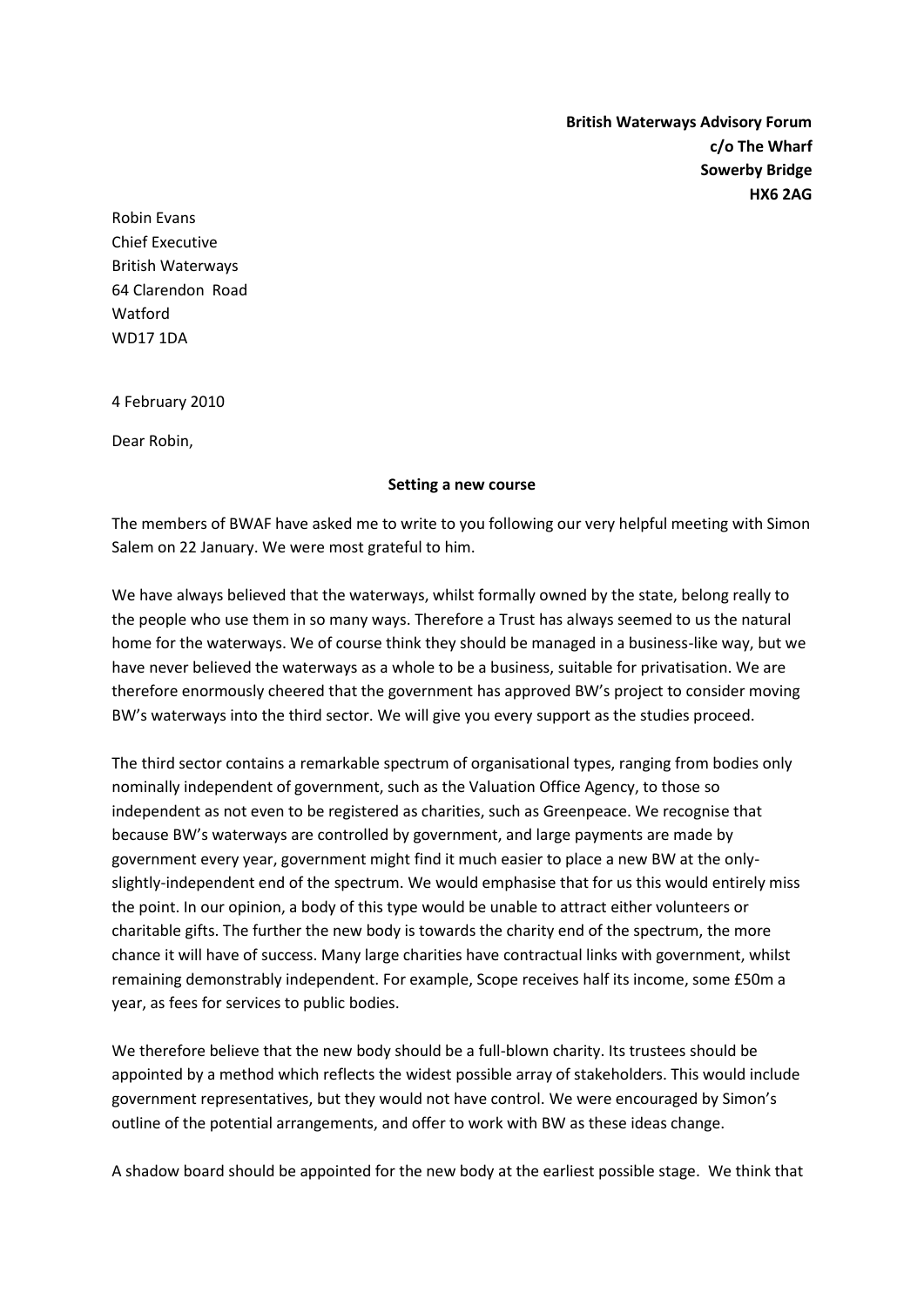BW should drop talk of 'turning itself into a charity', but rather make clear that a new charity will be formed to take over the running of BW's waterways. This would emphasise the scale of the new beginning, and encourage the volunteers and donations to start flowing. This approach would be entirely consistent with the secure transfer of staff to the new organisation. We consider that it will be necessary, over time, for the new body's pay, conditions and pension arrangements to fall into line with other major charities. Compass makes clear, and you yourself have said, that BW's staff will need to embark on a major culture change. We think this will be greater and tougher than most BW staff yet understand. We would like to help with this. The early establishment of a shadow board and chief officers would greatly assist.

We do not believe that BW's waterways could or should be made financially independent, because so much of the expenditure is to provide benefits to the public, for which they cannot individually be charged. Drainage, flood control, upkeep of towpaths, and maintenance of heritage are examples of this. We therefore support the project to establish stewardship scores by which BW's performance in providing these public goods by contract with government could be measured. Logically, such contracts might be with several government departments rather than the present single one – for example, the provision of safer towpaths in deprived areas to encourage greater local use, or the maintenance of freight waterways. Such contracts must be of a rolling, long term nature, and the associated risks carefully considered.

It would be in the interest of the new body not to be seen as subsidising the hobby of wealthy boatowners. It would therefore seem sensible to establish the cost of maintenance work, over and above that mentioned above, solely to provide for navigation. This could then reasonably be related to the income from boating, in contrast to present unreasonable assertions that boat owners contribute 'only 20%' of BW's costs.

Our greatest concern about these proposals is that they do not in themselves close the funding gap. We are nonetheless optimistic that they may provide the basis for reducing costs, raising income and taking a more long-term view. We believe it is essential that reliable funding for the foreseeable future be secured in order to produce efficiencies of operation and clearer deliverable strategies for the benefit of all users in the years ahead.

We accept that it is highly unlikely that new legislation will be available. Accordingly, BW's waterways will continue to belong to government. We presume that the British Waterways Board will continue to exist, its responsibility reduced to the oversight of a very long contract with the new body. This would answer our concern that government should retain the responsibility of maintainer of last resort, continuing the safeguards in the 1968 Act. Statutory duties and powers would remain, along with accountability to Parliament by government. We understand that government has expressed interest in some solution which would absolve it of this responsibility. We absolutely reject any such arrangement on the grounds that our inland waterways and the right to navigation are a part of our national heritage that must be preserved for future generations.

It is of the essence of any arrangement that the estate be passed intact to the new body alongside the track, as part of the very long lease or other arrangement which devolves responsibility from the British Waterways Board. The estate includes important parts of the waterways heritage. The new body would fail at birth without the income producing property endowment. The structure adopted